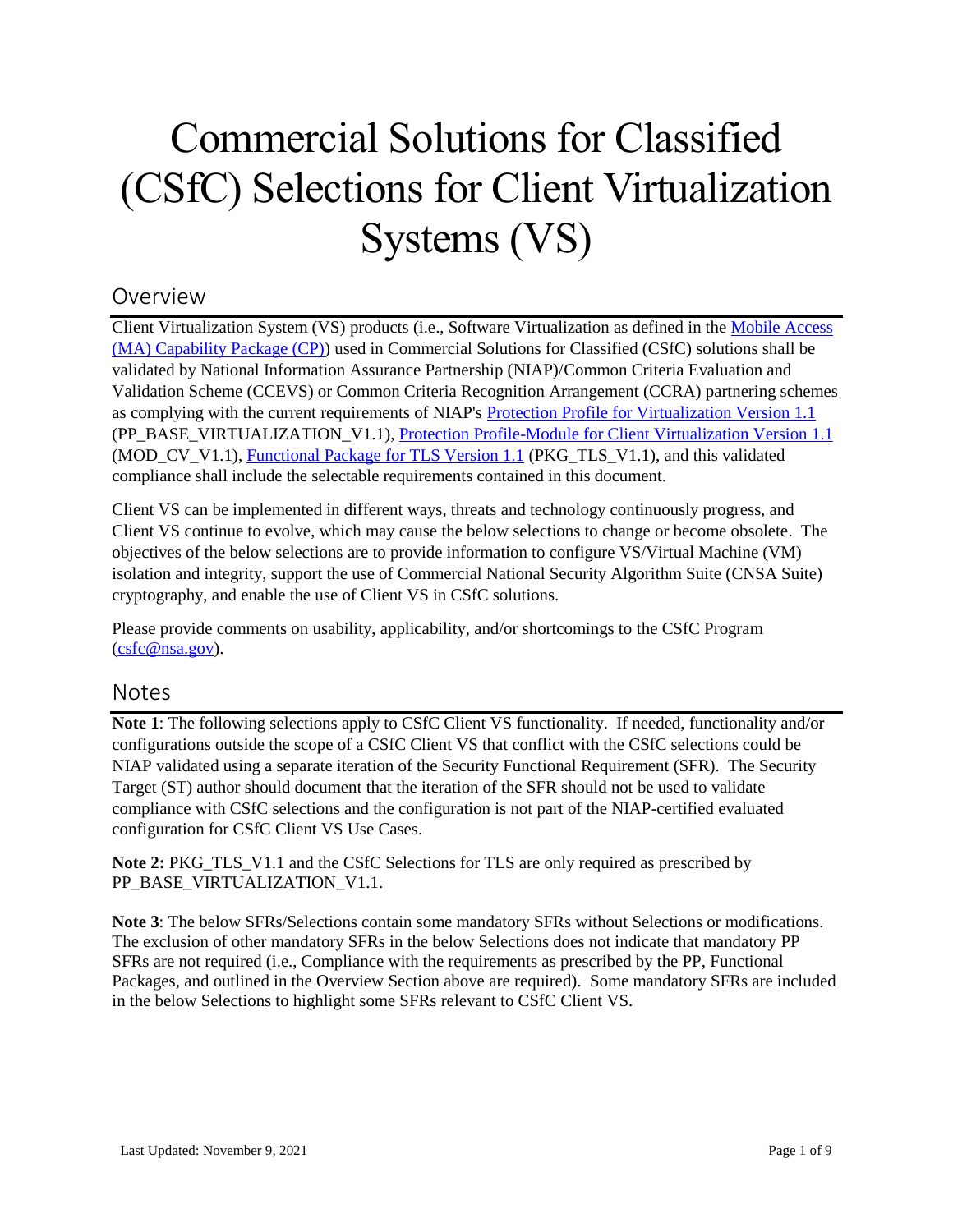# Document Conventions

The conventions used in descriptions of the document are as follows:

- Assignment completed within a selection in the PP: the completed assignment text is indicated with *italicized and underlined text* (i.e., CSfC mandatory completed assignments/selections unless otherwise indicated by the text "at least one of the following underlined selections")
- Assignment partially completed in the PP: indicated with *italicized text*
- Refinement text is indicated with strikethroughs
- Additional clarifying text or CSfC specific language is indicated with light blue Courier New Text
- Links to sources, additional information, and email addresses are indicated with blue underlined text.

# Protection Profile for Virtualization Version 1.0 Selections

# **FCS\_CKM.1.1**

If asymmetric keys are generated, the TSF shall generate asymmetric cryptographic keys in accordance with at least one of the following specified cryptographic key generation algorithm [**Selection**:

- **•** RSA schemes using cryptographic key sizes [2048-bit and 3072-bits or greater] that meet the *following: [FIPS PUB 186-4, "Digital Signature Standard (DSS)",Appendix B.3] ,*
- *ECC schemes using ["NIST curves" P-256, P-384, and [selection: <del>P-521</del>, no other curves] that meet the following: [FIPS PUB 186-4, "Digital Signature Standard (DSS)", Appendix B.4] ,*
- *FFC schemes using cryptographic key sizes [2048-bit and 3072-bits or greater] that meet the following: [FIPS PUB 186-4, "Digital Signature Standard (DSS)", Appendix B.1]]. ,*
- *FFC Schemes using Diffie-Hellman group 14 that meet the following: [RFC 3526],*
- *FFC Schemes using safe primes that meet the following: ['NIST Special Publication 800-56A Revision 3, "Recommendation for Pair-Wise Key Establishment Schemes"]*

] and specified cryptographic key sizes [assignment: cryptographic key sizes] that meet the following: [assignment: list of standards].

# **FCS\_CKM.2.1**

If cryptographic key establishment takes place, the TSF shall distribute cryptographic keys perform cryptographic key establishment in accordance with at least one of the following specified cryptographic key establishment methods: [**Selection:**

- *RSA-based key establishment schemes that meets the following: RSAESPKCS1-v1\_5 as specified in Section 7.2 of RFC 8017, "Public-Key Cryptography Standards (PKCS) #1: RSA Cryptography SpecificationsVersion 2.2",*
- *Elliptic curve-based key establishment schemes that meets the following: NIST Special Publication 800-56A Revision 3, "Recommendation for Pair- Wise Key Establishment Schemes Using Discrete Logarithm Cryptography",*
- *Finite field-based key establishment schemes that meets the following: NIST Special Publication 800-56A Revision 3, "Recommendation for Pair- Wise Key Establishment Schemes Using Discrete Logarithm Cryptography",*

 *Key establishment scheme using Diffie-Hellman group 14 that meets the following: RFC 3526]* ] that meets the following [assignment: list of standards].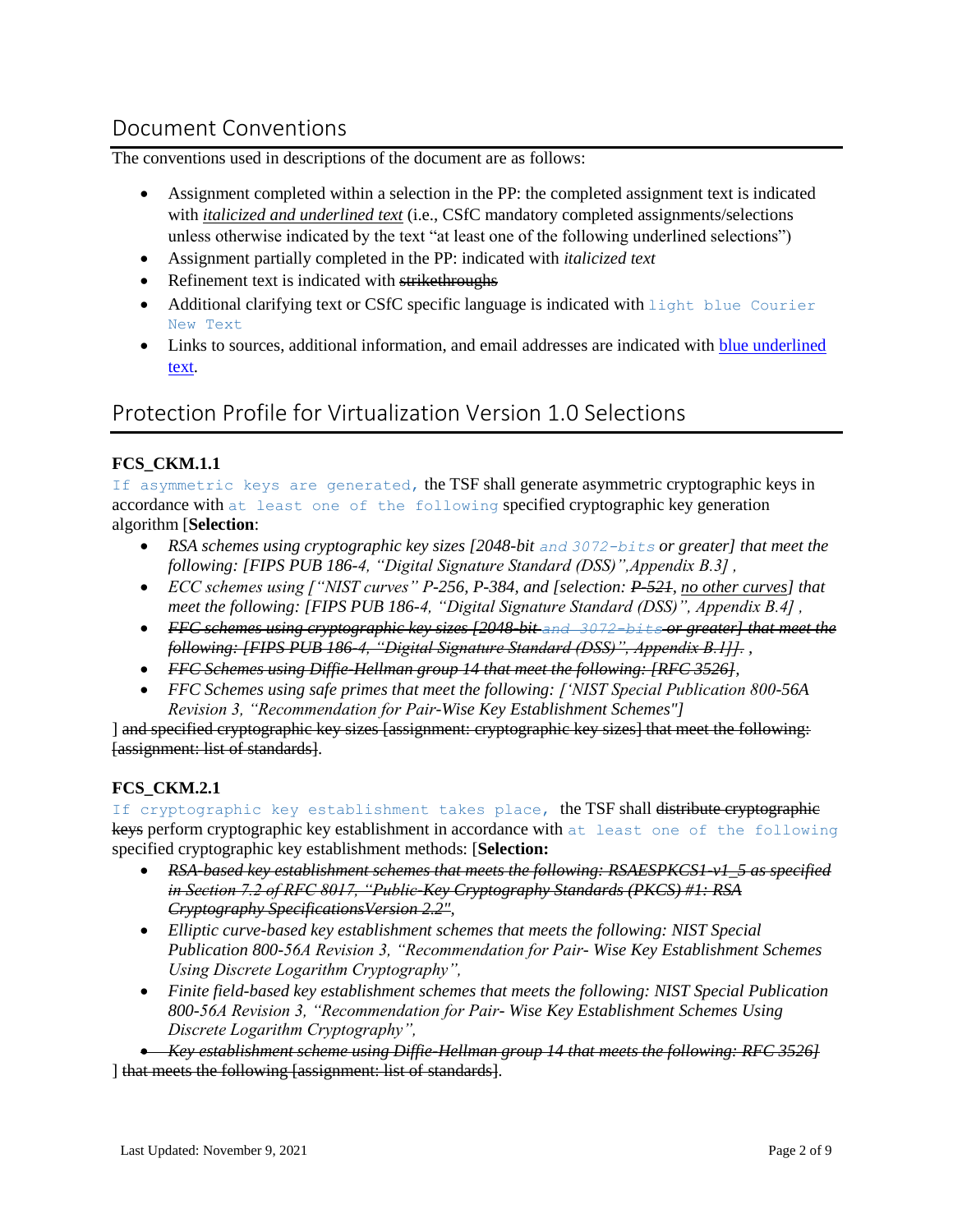# **FCS\_COP.1/Hash**

If the TSF performs cryptographic hashing services, the TSF shall perform [*cryptographic hashing*] services in accordance with a specified cryptographic algorithm [**Selection**: *SHA-1, SHA-256, SHA-384, SHA-512, SHA-3-224, SHA-3-256, SHA-3-384, SHA-3-512*] and message digest sizes [**Selection**: *160, 256, 384, 512 bits*] that meet the following: [**Selection**: FIPS PUB 180- 4"Secure Hash Standard", ISO/IEC 10118-3:2018].

# **FCS\_COP.1/Sig**

If the TSF performs cryptographic signature services, the TSF shall perform [*cryptographic signature services (generation and verification)*] in accordance with at least one of the following a specified cryptographic algorithm: [**Selection**:

- RSA schemes using cryptographic key sizes *[2048-bit and 3072 bits or greater*] *that meet the following: [FIPS PUB 186-4, "Digital Signature Standard (DSS)", Section 4],*
- *ECDSA schemes using ["NIST curves" P-256, P-384, and [*Selection*: P-521, no other curves]] that meet the following: [FIPS PUB 186-4, "Digital Signature Standard (DSS)", Section 5]*

].

# **FCS\_COP.1/ KeyedHash**

If the TSF performs keyed-hash message authentication, the TSF shall perform *keyedhash message authentication* in accordance with a specified cryptographic algorithm [**Selection**: *HMAC-SHA-1, HMAC-SHA-256, HMAC-SHA-384, HMAC-SHA-512, SHA-3-224, SHA-3-256, SHA-3-384, SHA-3-512*] and cryptographic key sizes [**Assignment**: *key size(s) in bits ≥ the message digest size(s)*] and message digest sizes [**Selection**: *160, 256, 384, 512 bits*] that meet the following: [*FIPS Pub 198-1, "The Keyed-Hash Message Authentication Code," and FIPS Pub 180-4, "Secure Hash Standard"*].

# **FCS\_COP.1/UDE**

If the TSF performs encryption and decryption, the TSF shall perform [*encryption and decryption*] in accordance with at least one of the following underlined specified cryptographic algorithms [**Selection:**

- *AES Key Wrap (KW) (as defined in NIST SP 800-38F),*
- *AES Key Wrap with Padding (KWP) (as defined in NIST SP 800-38F),*
- *AES-GCM (as defined in NIST SP 800-38D),*
- *AES-CCM (as defined in NIST SP 800-38C),*
- *AES-XTS (as defined in NIST SP 800-38E) mode,*
- *AES-CCMP-256 (as defined in NIST SP800-38C and IEEE 802.11ac-2013),*
- *AES-GCMP-256 (as defined in NIST SP800-38D and IEEE 802.11ac-2013),*
- *AES-CCMP (as defined in FIPS PUB 197, NIST SP 800-38C and IEEE*
- *802.11-2012),*
- *AES-CBC (as defined in FIPS PUB 197, and NIST SP 800-38A) mode,*
- *AES-CTR (as defined in NIST SP 800-38A) mode*

] and cryptographic key sizes [**Selection**: *128-bit key sizes*, *256-bit key sizes*].

# FCS ENT EXT.1.1

The TSF shall provide a mechanism to make available to VMs entropy that meets FCS\_RBG\_EXT.1 through at least one of the following [**Selection:** *Hypercall interface*, *virtual device interface*, *passthrough access to hardware entropy source*].

# **FCS\_ENT\_EXT.1.2**

The TSF shall provide independent entropy across multiple VMs.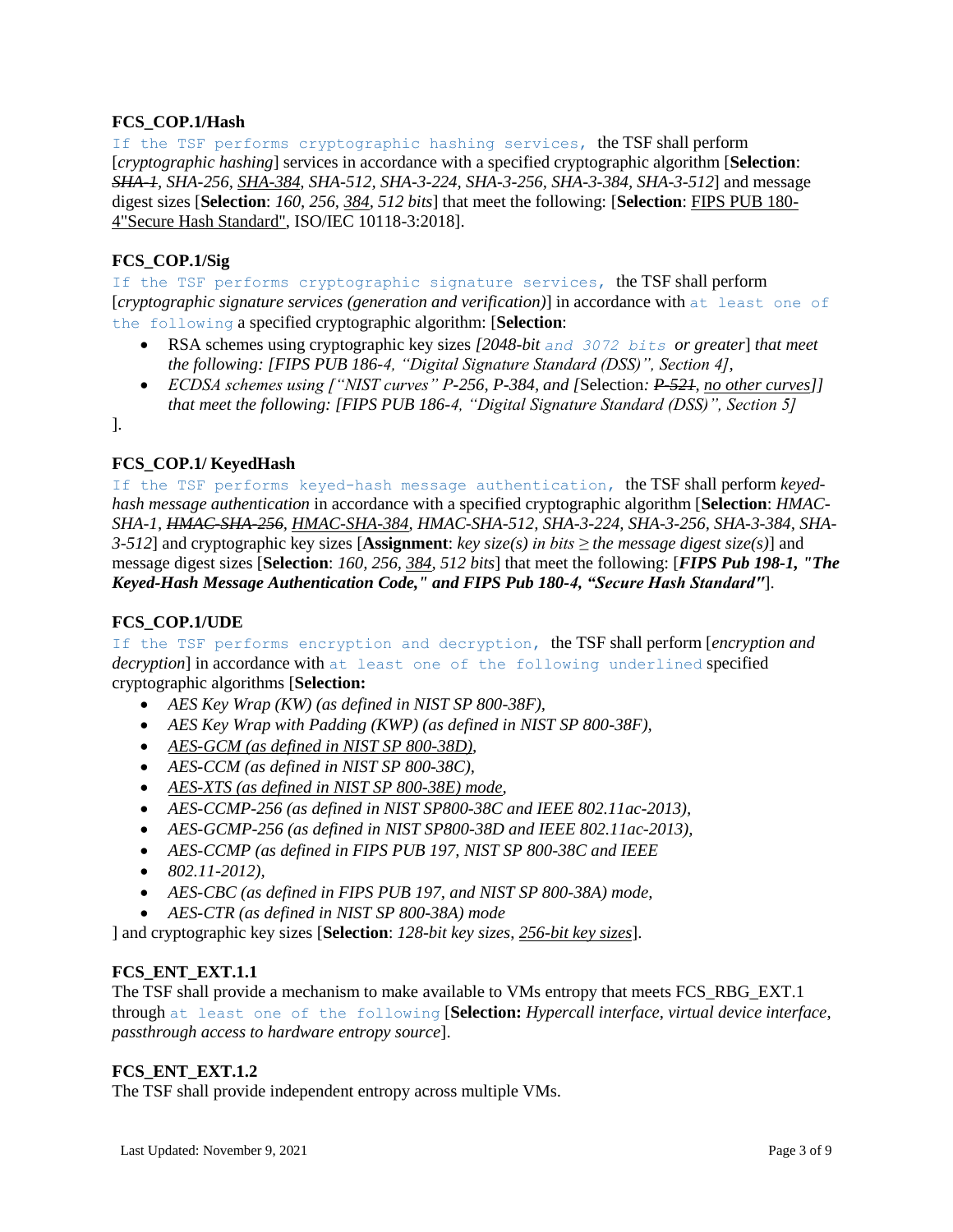# **FCS\_RBG\_EXT.1.1**

The TSF shall perform all deterministic random bit generation services in accordance with NIST Special Publication 800-90A using at least one of the following [**Selection:** *Hash\_DRBG (SHA-384, SHA-512)*, *HMAC\_DRBG (SHA-384, SHA-512), CTR\_DRBG (AES-256)*].

**Application Note**: The objective of the CSfC specific language for DRBG algorithms is to ensure compatibility with the CSfC CPs by selecting compliant algorithms that provide the required security strength.

# **FCS\_RBG\_EXT.1.2**

The deterministic RBG shall be seeded by an entropy source that accumulates entropy from [**Selection**: *a software-based noise source*, *a hardware-based noise source*] with a minimum of [Selection: *128 bits, 192 bits*, *256 bits*] of entropy at least equal to the greatest security strength, according to NIST SP 800-57, of the keys and hashes that it will generate.

# FDP\_HBI\_EXT.1.1

The TSF shall use [Selection: no mechanism, [A**ssignment**: *list of platform-provided, hardware-based mechanisms*]] to constrain a Guest VM's direct access to the following physical devices: [Selection: no devices, [**Assignment:** *Ethernet ports*, *all wireless devices*, *physical devices to which the VMM allows Guest VMs physical access*]].

# **FDP\_VMS\_EXT.1.1**

The VS shall provide the following mechanisms for transferring data between Guest VMs: [Selection:

- no mechanism.
- *virtual networking*,
- [A**ssignment**: *other inter-VM data sharing mechanisms*]

].

# **FDP\_VMS\_EXT.1.2**

The TSF shall by default enforce a policy prohibiting sharing of data between Guest VMs.

# **FDP\_VMS\_EXT.1.3**

The TSF shall allow Administrators to configure the mechanisms selected in FDP\_VMS\_EXT.1.1 to enable and disable the transfer of data between Guest VMs.

# **FDP\_VMS\_EXT.1.4**

The VS shall ensure that no Guest VM is able to read or transfer data to or from another Guest VM except through the mechanisms listed in FDP\_VMS\_EXT.1.1.

# **FIA\_AFL\_EXT.1.1**

The TSF shall detect when [**Selection**:

*[Assignment: 10]*

 *an administrator configurable positive integer within a [Assignment: range of acceptable values]* ] unsuccessful authentication attempts occur related to Administrators attempting to authenticate remotely using a [Selection: *username and password, username and PIN*].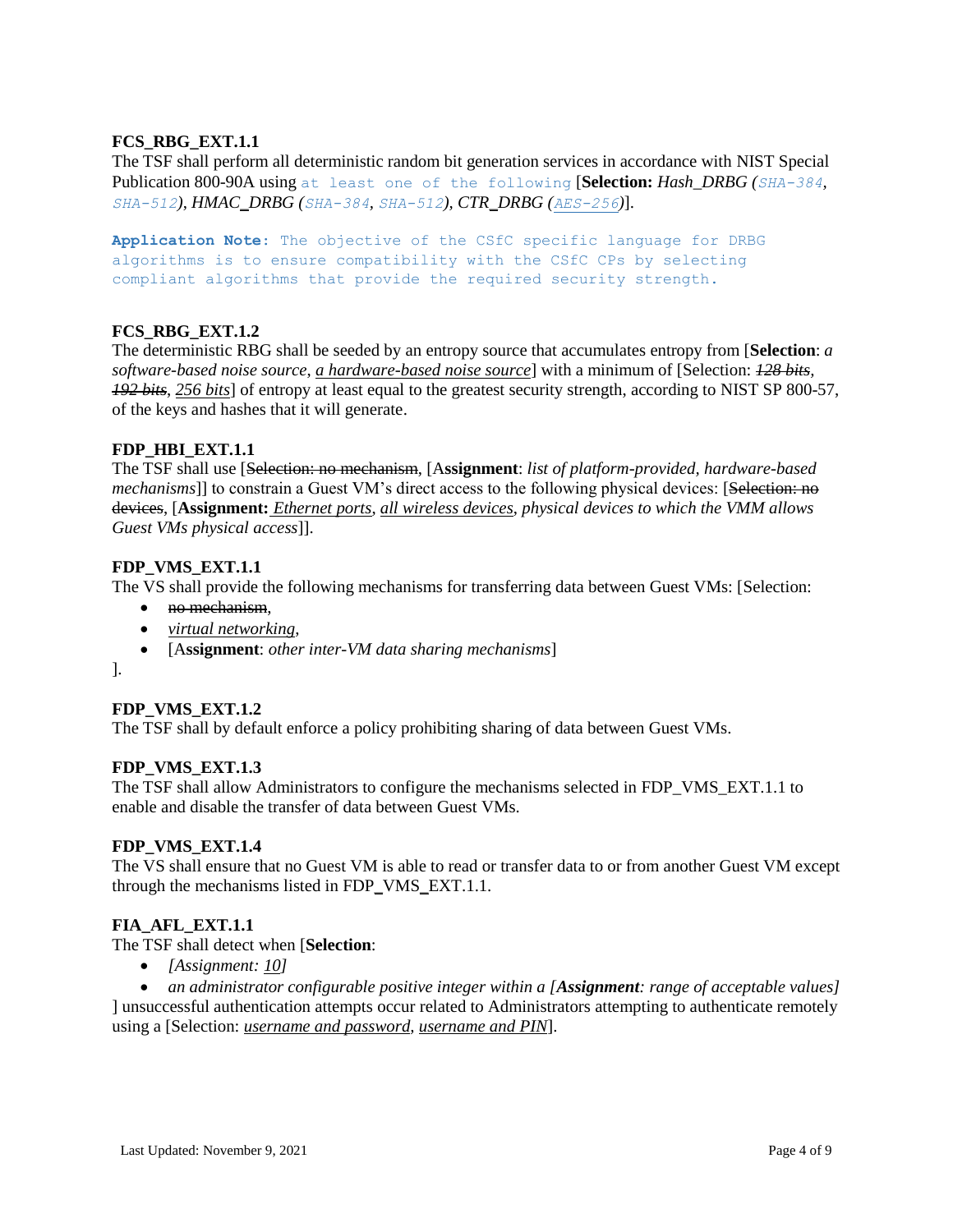# **FIA\_AFL\_EXT.1.2**

When the defined number of unsuccessful authentication attempts has been met, the TSF shall: [**Selection**: *prevent the offending Administrator from successfully establishing remote session using any authentication method that involves a password or PIN until* [*Assignment: action to unlock*] *is taken by an Administrator, prevent the offending Administrator from successfully establishing remote session using any authentication method that involves a password or PIN until an Administrator defined time period has elapsed*].

# **FIA\_UIA\_EXT.1.1**

The TSF shall require Administrators to be successfully identified and authenticated using one of the methods in FIA\_UAU.5 before allowing any TSF-mediated management function to be performed by that Administrator.

# **FMT\_SMO\_EXT.1.1**

The TSF shall support the configuration of separate management and operational networks through  $a\text{t}$ least one of the following underlined selections [**Selection**: *separate physical networks, separate logical networks, trusted channels as defined in FTP\_ITC\_EXT.1, data encryption using an algorithm specified in FCS\_COP.1/UDE*].

# FPT\_EEM\_EXT.1.1

The TSF shall take advantage of execution environment-based vulnerability mitigation mechanisms supported by the Platform such as: [Selection:

- *Address space randomization,*
- *Memory execution protection (e.g., DEP),*
- *Stack buffer overflow protection,*
- *Heap corruption detection*,
- [**Assignment:** *other mechanisms*],
- *No mechanisms*].

# **FPT\_RDM\_EXT.1.2**

The TSF shall enforce the following rules when [Assignment: *virtual or physical removable media and/or virtual or physical removable media devices*] are switched between information domains, then at least one of the following [**Selection:**

- *the Administrator has granted explicit access for the media or device to be connected to the receiving domain,*
- *the media in a device that is being transferred is ejected prior to the receiving domain being allowed access to the device,*
- *the user of the receiving domain expressly authorizes the connection,*
- *the device or media that is being transferred is prevented from being accessed by the receiving domain*

].

# **FPT\_TUD\_EXT.1.3**

The TSF shall provide means to authenticate firmware/software updates to the TOE using a [**Selection**: *digital signature mechanism using certificates*, *digital signature mechanism not using certificates*, *published hash*] prior to installing those updates.

# **FCS\_HTTPS\_EXT.1.1**

If TLS as a client is used, the TSF shall implement the HTTPS protocol that complies with RFC 2818.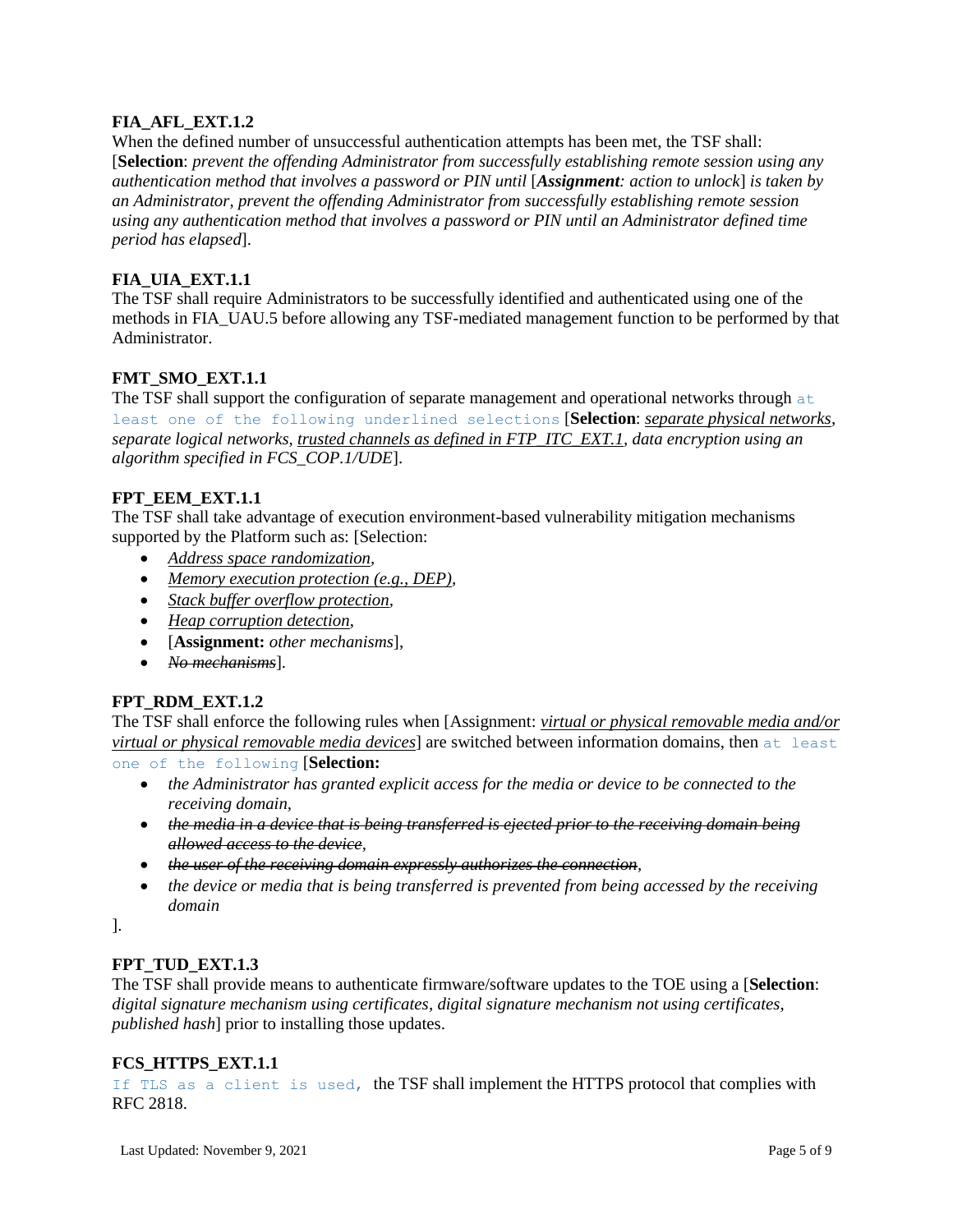# **FCS\_HTTPS\_EXT.1.2**

If TLS as a client is used, the TSF shall implement HTTPS using TLS.

#### **FIA\_X509\_EXT.1.1**

If the selection for FTP ITC EXT.1 includes "IPsec," "TLS," or "TLS/HTTPS" or if FPT TUD EXT.1.3 is "digital signature mechanism", the TSF shall validate certificates in accordance with the following rules:

- RFC 5280 certificate validation and certificate path validation
- The certificate path must terminate with a trusted certificate
- The TOE shall validate a certificate path by ensuring the presence of the basicConstraints extension, that the CA flag is set to TRUE for all CA certificates, and that any path constraints are met.
- The TSF shall validate that any CA certificate includes caSigning purpose in the key usage field
- The TSF shall validate revocation status of the certificate using at least one of the following [**Selection:** *OCSP as specified in RFC6960, a CRL as specified in RFC5759, an OCSP TLS Status Request Extension (OCSP stapling) as specified in RFC 6066, OCSP TLS Multi-Certificate Status Request Extension (i.e., OCSP Multi-Stapling) as specified in RFC 6961*].
- The TSF shall validate the extended Key Usage field according to the following rules:
	- o Certificates used for trusted updates and executable code integrity verification shall have the Code Signing Purpose (id-kp 3 with OID 1.3.6.1.5.5.7.3.3) in the extendedKeyUsage field.
	- o Server certificates presented for TLS shall have the Server Authentication purpose (id-kp 1 with OID 1.3.6.1.5.5.7.3.1) in the extendedKeyUsage field.
	- o Client certificates presented for TLS shall have the Client Authentication purpose (id-kp 2 with OID 1.3.6.1.5.5.7.3.2) in the EKU field.
	- o OCSP certificates presented for OCSP responses shall have the OCSP Signing Purpose (id-kp 9 with OID 1.3.6.1.5.5.7.3.9) in the EKU field..

# **FIA\_X509\_EXT.2.1**

If the selection for FTP ITC EXT.1 includes "IPsec," "SSH", "TLS," or "TLS/HTTPS" or if FPT TUD EXT.1.3 is "digital signature mechanism using certificates", the TSF shall use X.509v3 certificates as defined by RFC 5280 to support authentication for [**Selection:** *IPsec, TLS, HTTPS, SSH*, *code signing for system software updates,*  [*Assignment*: *other uses*]].

# **FIA\_X509\_EXT.2.2**

When the TSF cannot establish a connection to determine the validity of a certificate, the TSF shall  $d\circ$ at least one of the following [**Selection:** *allow the administrator to choose whether to accept the certificate in these cases*, *accept the certificate, not accept the certificate*].

# FPT GVI EXT.1.1

The TSF shall verify the integrity of Guest VMs through the following mechanisms: [**Assignment:** *integrity check via a Virtual Trusted Platform Module (vTPM)*, *list of Guest VM integrity mechanisms*].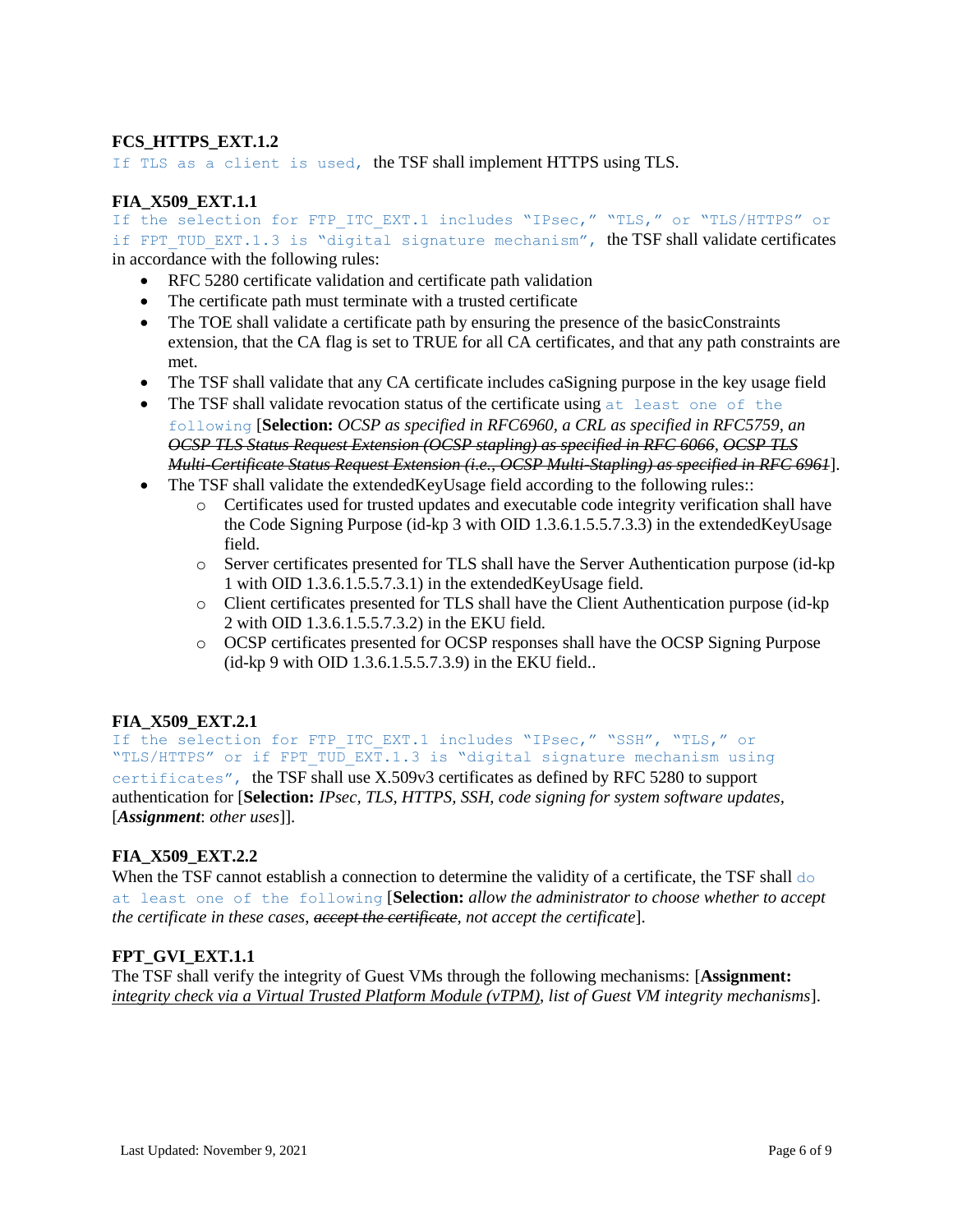# **FPT\_DDI\_EXT.1.1**

If the TOE has wireless devices and the wireless devices aren't disabled at the lowest level possible (e.g., hardware connection removed, disabled at a level below the hypervisor), the TSF shall ensure that device drivers for physical devices are isolated from the VMM and all other domains.

#### **FPT\_ML\_EXT.1.1**

The TSF shall support a measured launch of the Virtualization System. Measured components of the Virtualization system shall include the static executable image of the Hypervisor and: [**Selection**:

- *Static executable images of the Management Subsystem*,
- [*Assignment: list of (static images of) Service VMs*],
- [*Assignment*: *list of configuration files*]]
- *no other components*

].

# **FPT\_ML\_EXT.1.2**

The TSF shall make the measurements selected in FPT\_ML\_EXT.1.1 available to the Management Subsystem.

# Functional Package for TLS Version 1.1 Selections

#### [FCS\\_TLS\\_EXT.1.1](https://www.niap-ccevs.org/MMO/PP/-439-/#FCS_TLS_EXT.1.1)

If TLS as a client is used, the product shall implement [Selection:

- *TLS as a client*
- *TLS as a server,*
- *DTLS as a client,*
- *DTLS as a server*

].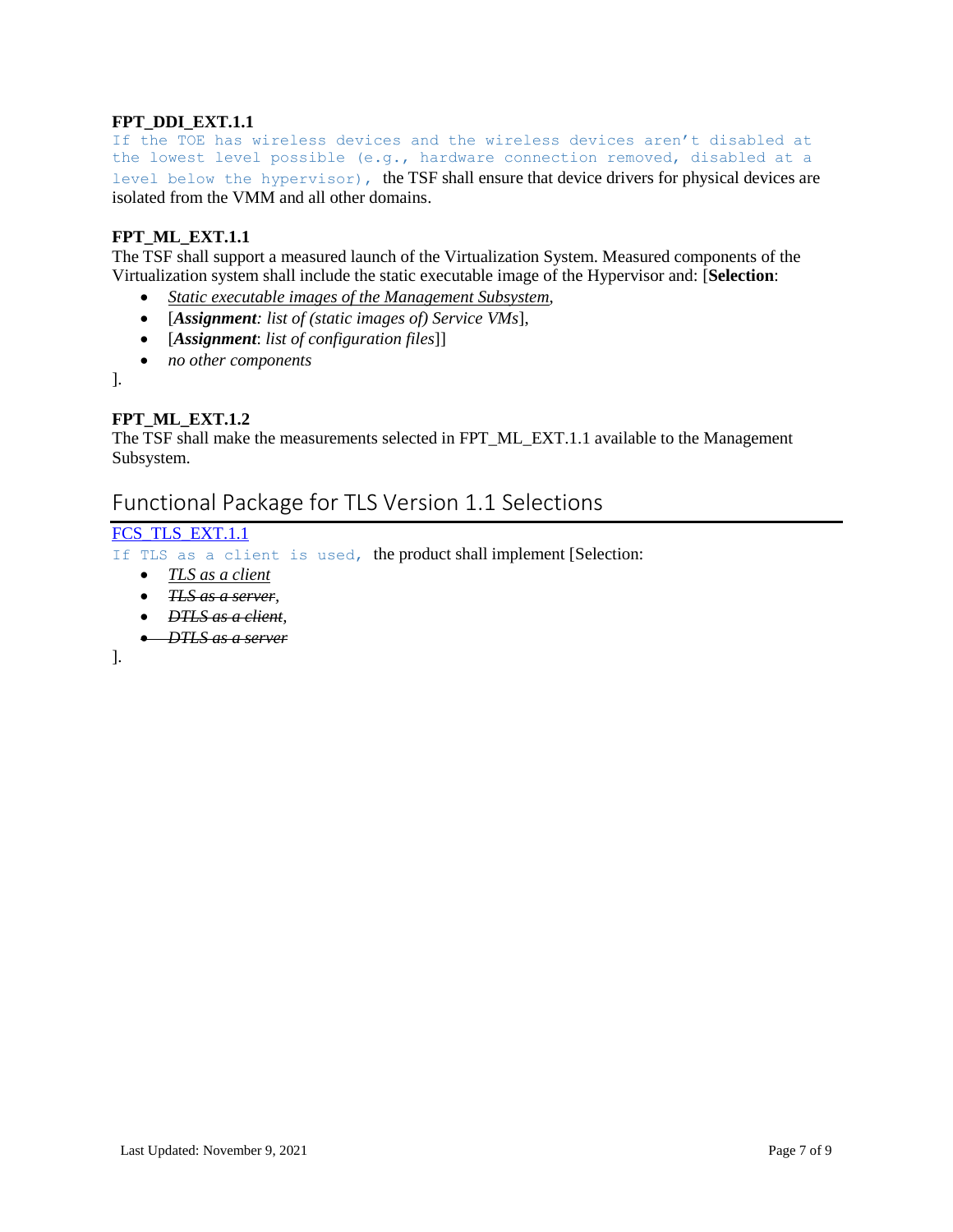[FCS\\_TLSC\\_EXT.1.1](https://www.niap-ccevs.org/MMO/PP/-439-/#FCS_TLSC_EXT.1.1)

If TLS as a client is used, the product shall implement TLS 1.2 (RFC 5246) and [Selection: *TLS 1.1 (RFC 4346)*, *no earlier TLS versions*] as a client that supports at least one of the following cipher suites [**Selection:**

*TLS\_RSA\_WITH\_AES\_128\_CBC\_SHA as defined in RFC 5246,*

- *TLS\_RSA\_WITH\_AES\_128\_CBC\_SHA256 as defined in RFC 5246,*
- *TLS\_RSA\_WITH\_AES\_256\_CBC\_SHA256 as defined in RFC 5246,*
- *TLS\_RSA\_WITH\_AES\_256\_GCM\_SHA384 as defined in RFC 5288,*
- *TLS\_DHE\_RSA\_WITH\_AES\_128\_CBC\_SHA256 as defined in RFC 5246,*
- *TLS\_DHE\_RSA\_WITH\_AES\_256\_CBC\_SHA256 as defined in RFC 5246,*
- *TLS\_DHE\_RSA\_WITH\_AES\_256\_GCM\_SHA384 as defined in RFC 5288,*
- *TLS\_ECDHE\_ECDSA\_WITH\_AES\_128\_CBC\_SHA256 as defined in RFC 5289,*
- *TLS\_ECDHE\_ECDSA\_WITH\_AES\_128\_GCM\_SHA256 as defined in RFC 5289,*
- *TLS\_ECDHE\_ECDSA\_WITH\_AES\_256\_CBC\_SHA384 as defined in RFC 5289*,
- *TLS\_ECDHE\_RSA\_WITH\_AES\_256\_GCM\_SHA384 as defined in RFC 5289,*
- *TLS\_ECDHE\_RSA\_WITH\_AES\_128\_CBC\_SHA256 as defined in RFC 5289,*
- *TLS\_ECDHE\_RSA\_WITH\_AES\_128\_GCM\_SHA256 as defined in RFC 5289,*
- *TLS\_ECDHE\_RSA\_WITH\_AES\_256\_CBC\_SHA384 as defined in RFC 5289*,
- *TLS\_ECDHE\_ECDSA\_WITH\_AES\_256\_GCM\_SHA384 as defined in RFC 5289*

] and also supports functionality for [Selection:

- *mutual authentication*
- *session renegotiation*,

```
 none
```
].

# [FCS\\_TLSC\\_EXT.1.2](https://www.niap-ccevs.org/MMO/PP/-439-/#FCS_TLSC_EXT.1.2)

If TLS as a client is used, the product shall verify that the presented identifier matches the reference identifier according to RFC 6125.

# FCS TLSC EXT.1.3

If TLS as a client is used, the product shall not establish a trusted channel if the server certificate is invalid [**Selection:**

- *with no exceptions* or
- *except when override is authorized*

].

# FCS TLSC EXT.2.1

If TLS as a client is used, the product shall support mutual authentication using  $X.509v3$ certificates.

# [FCS\\_TLSC\\_EXT.3.1](https://www.niap-ccevs.org/MMO/PP/-439-/#FCS_TLSC_EXT.3.1)

If TLS as a client is used, the product shall present the signature algorithms extension in the Client Hello with the supported\_signature\_algorithms value containing the following hash algorithms: [**Selection**: *SHA256*, *SHA384, SHA512*] and no other hash algorithm[s.](https://www.niap-ccevs.org/MMO/PP/-439-/#ajq_390)